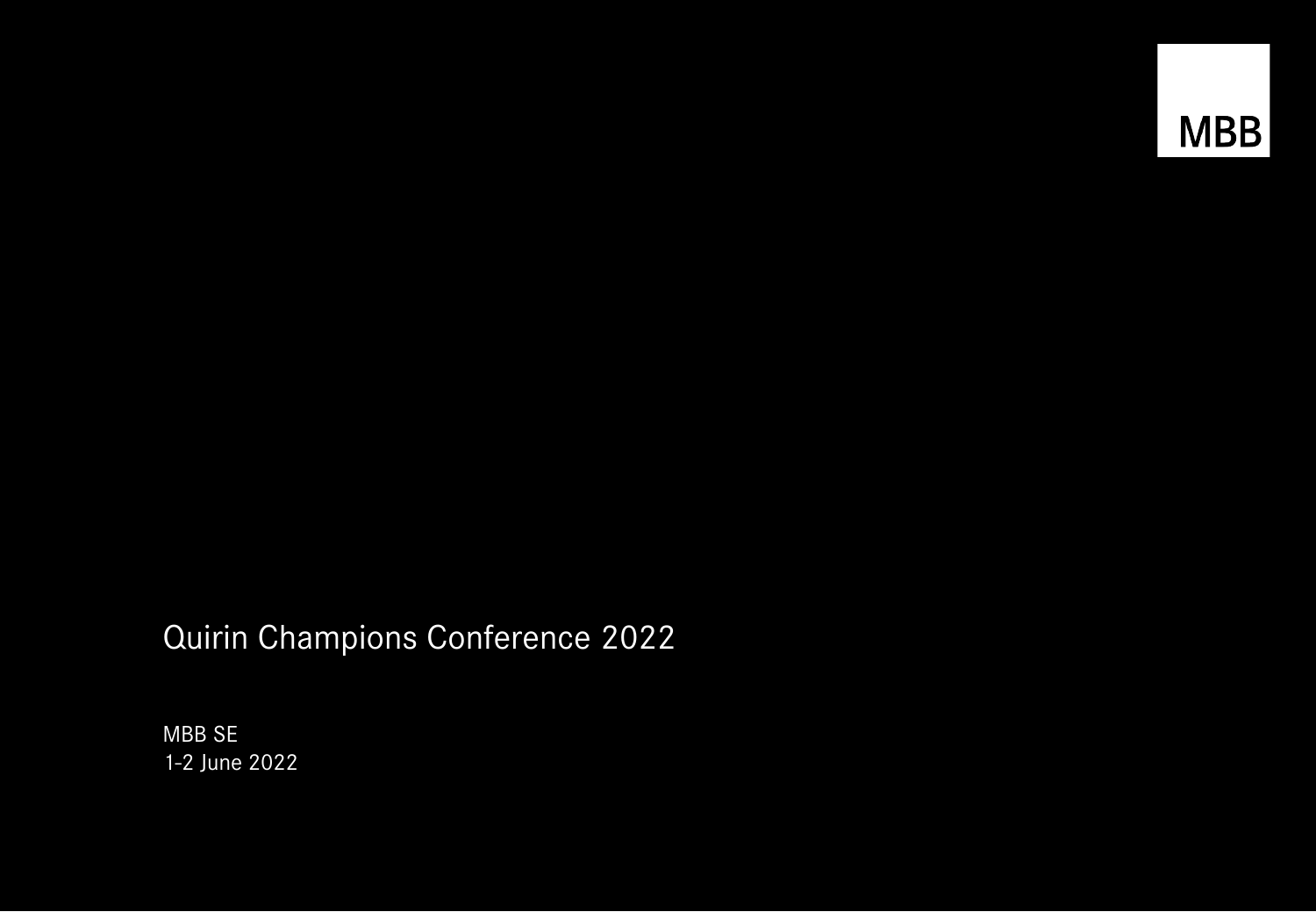### MBB offers long-term succession solutions to sustainable Mittelstand companies

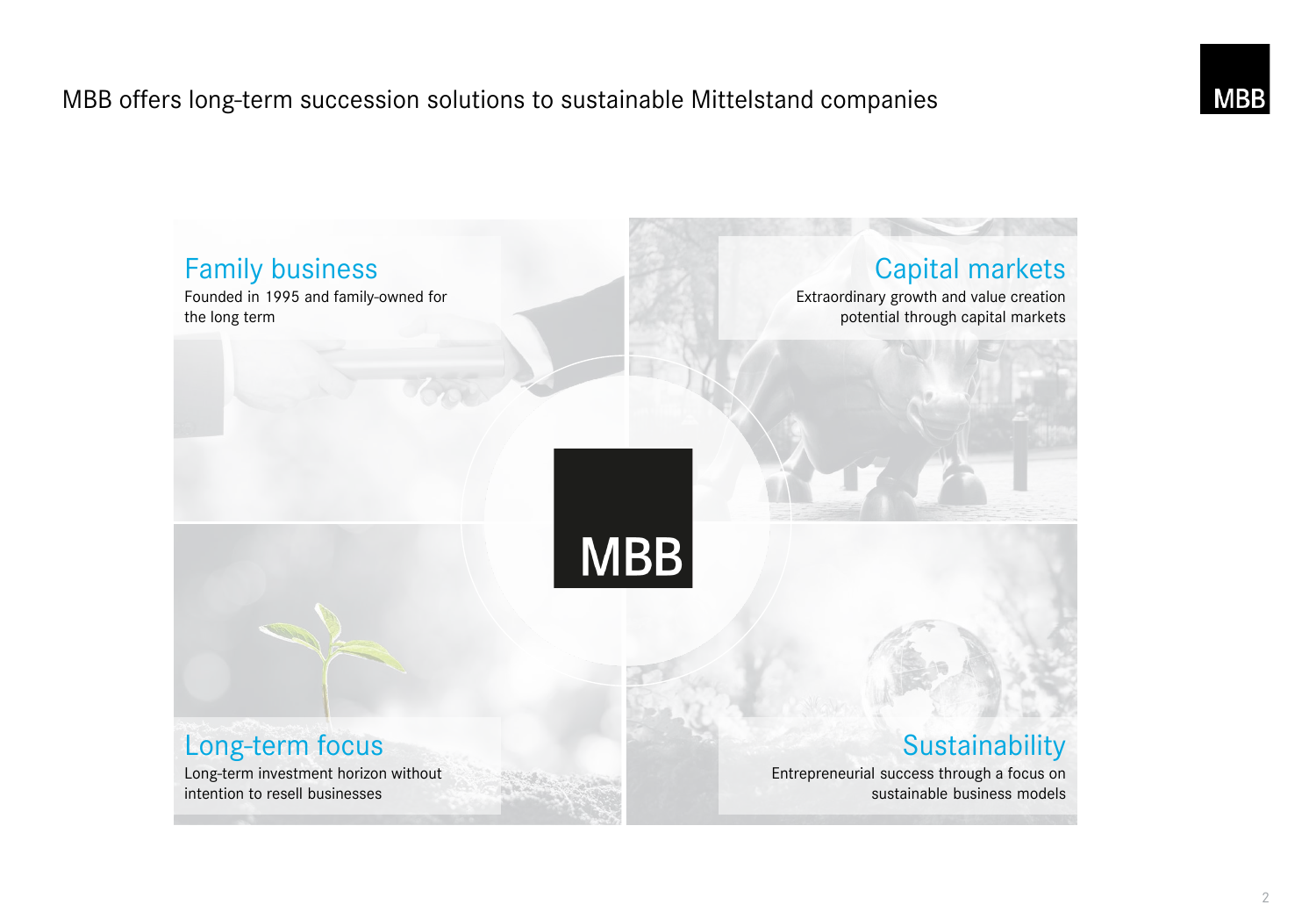Three impressive growth figures from the first quarter of 2022



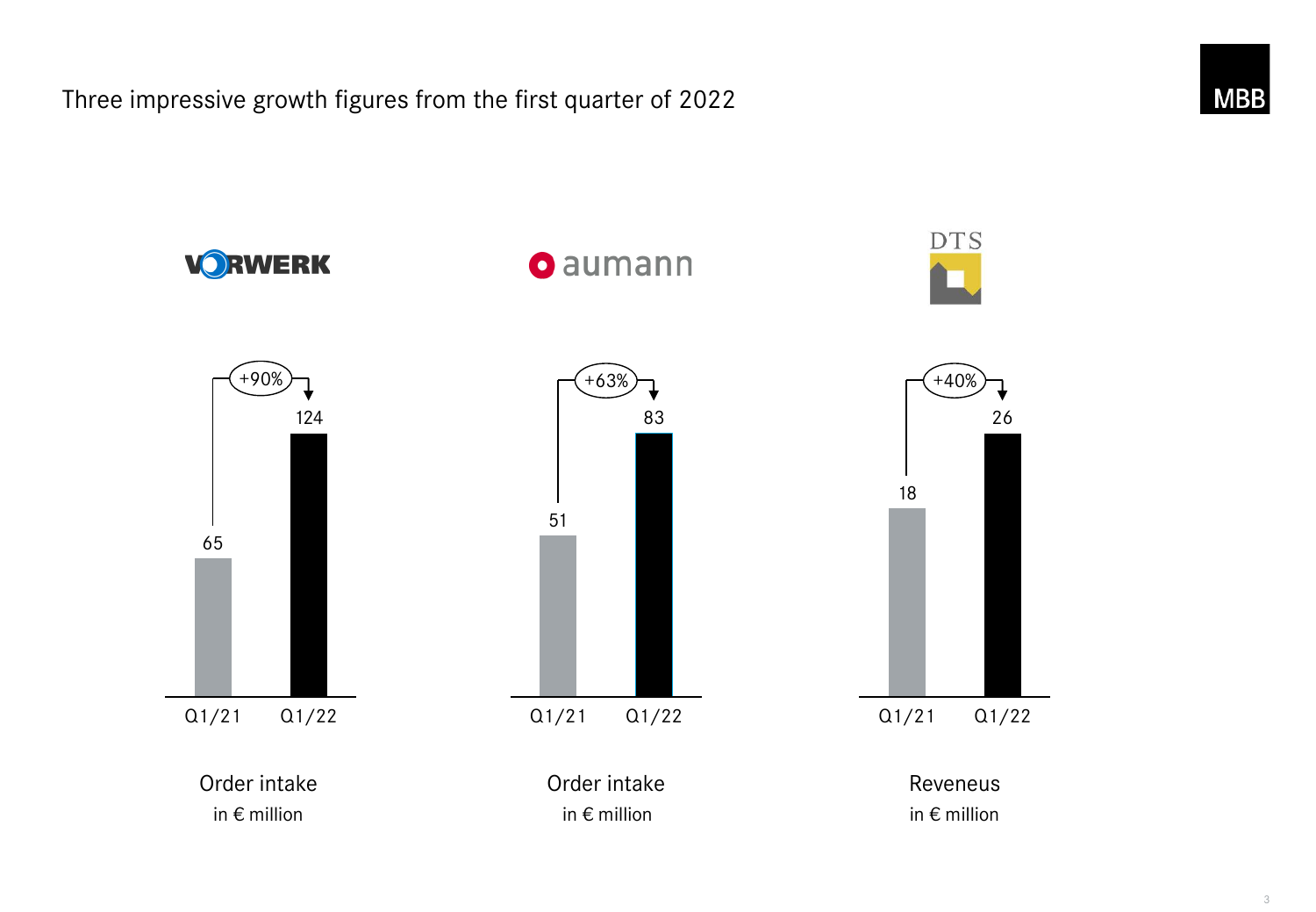#### MBB remains resilient in the current market environment



**O** aumann

Positive and growing

Ecological system solutions

Production stops at automotive customers

Revenues Currently rising demand<br>
Revenues

Special chemicals for tooling



Recovery despite rising raw

#### Revenues

material prices

## HANKE TISSUE Tissue products Energy and raw material costs impact profitability Price increases successfully Revenues implemented Matresses for e-commerce



Weaker e-commerce

Rising raw material prices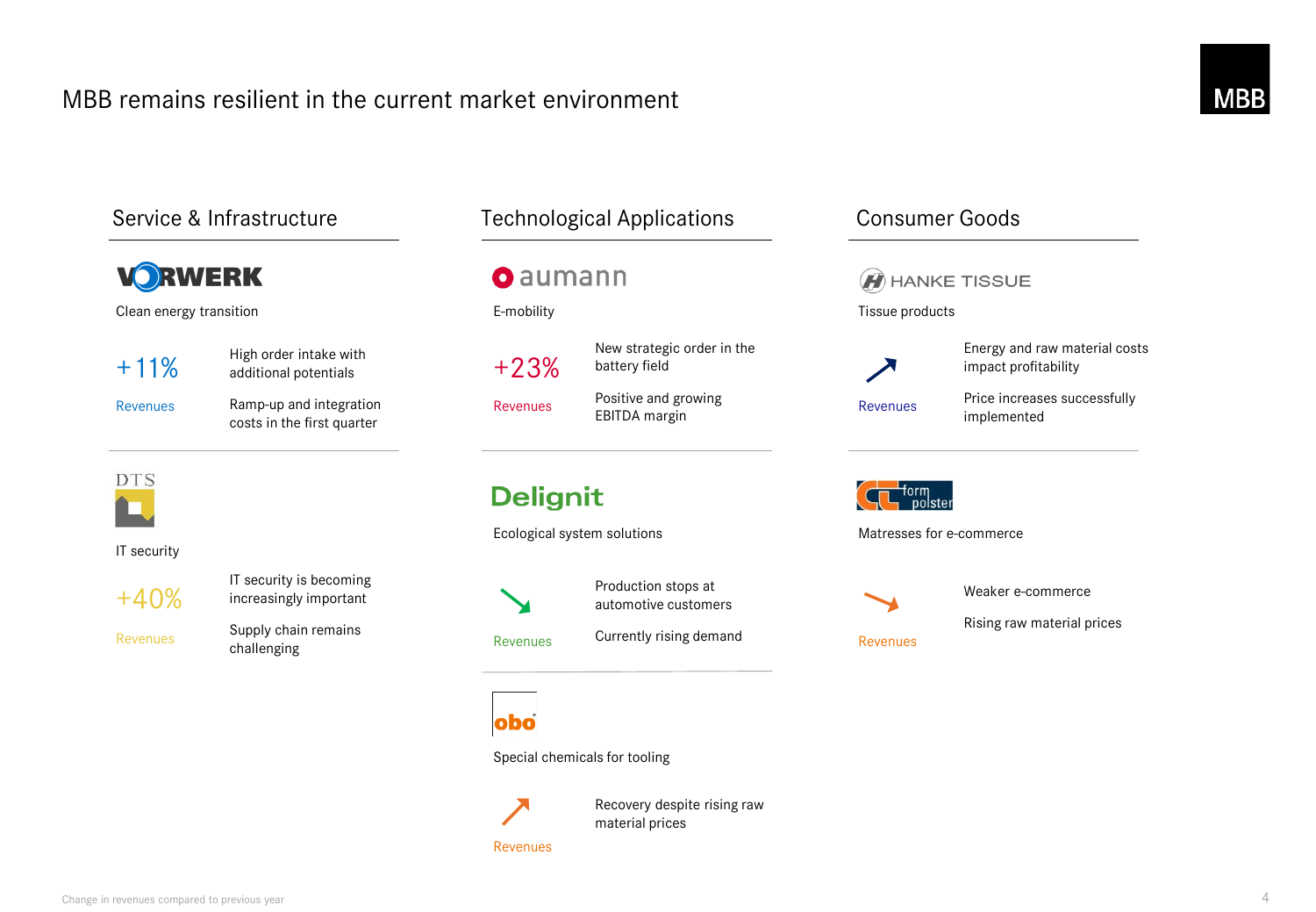#### All three segments posted double-digit growth in the first quarter

#### Revenues and adj. EBITDA

in € million

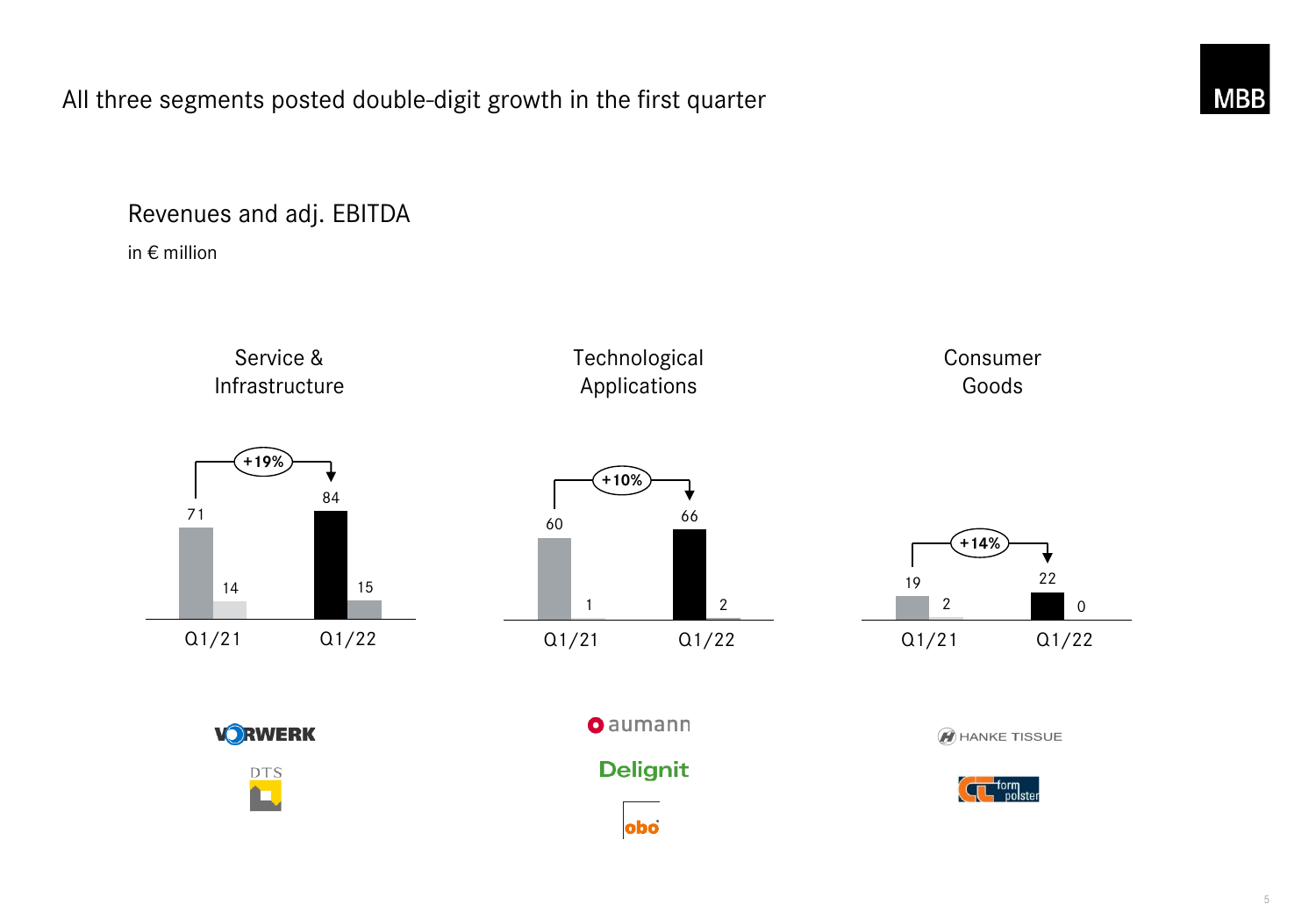Total revenues increased by 15% while the EBITDA margin declined to 9%



15

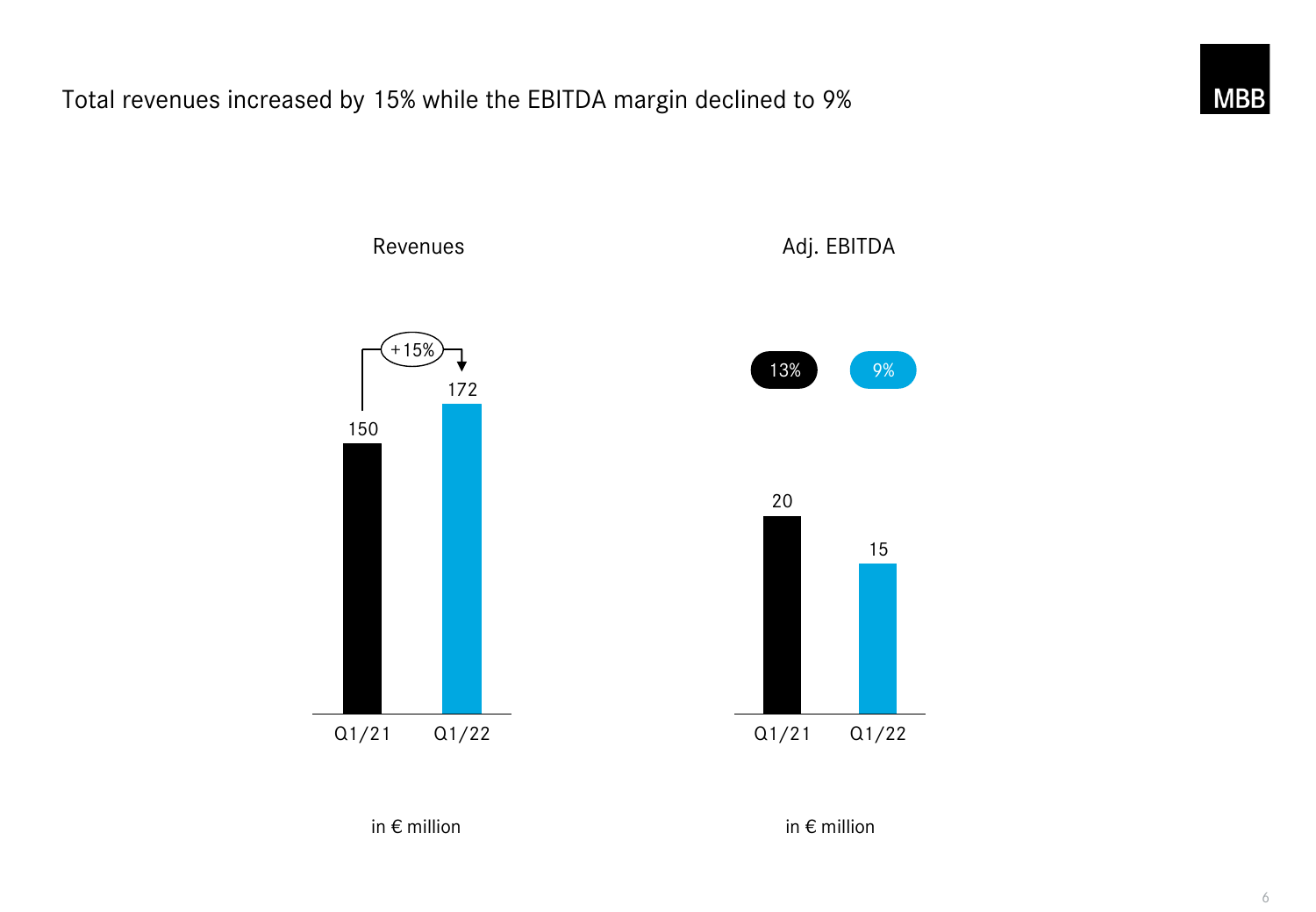Conservative growth at >10% EBITDA margin expected for full year 2022



in € million in € million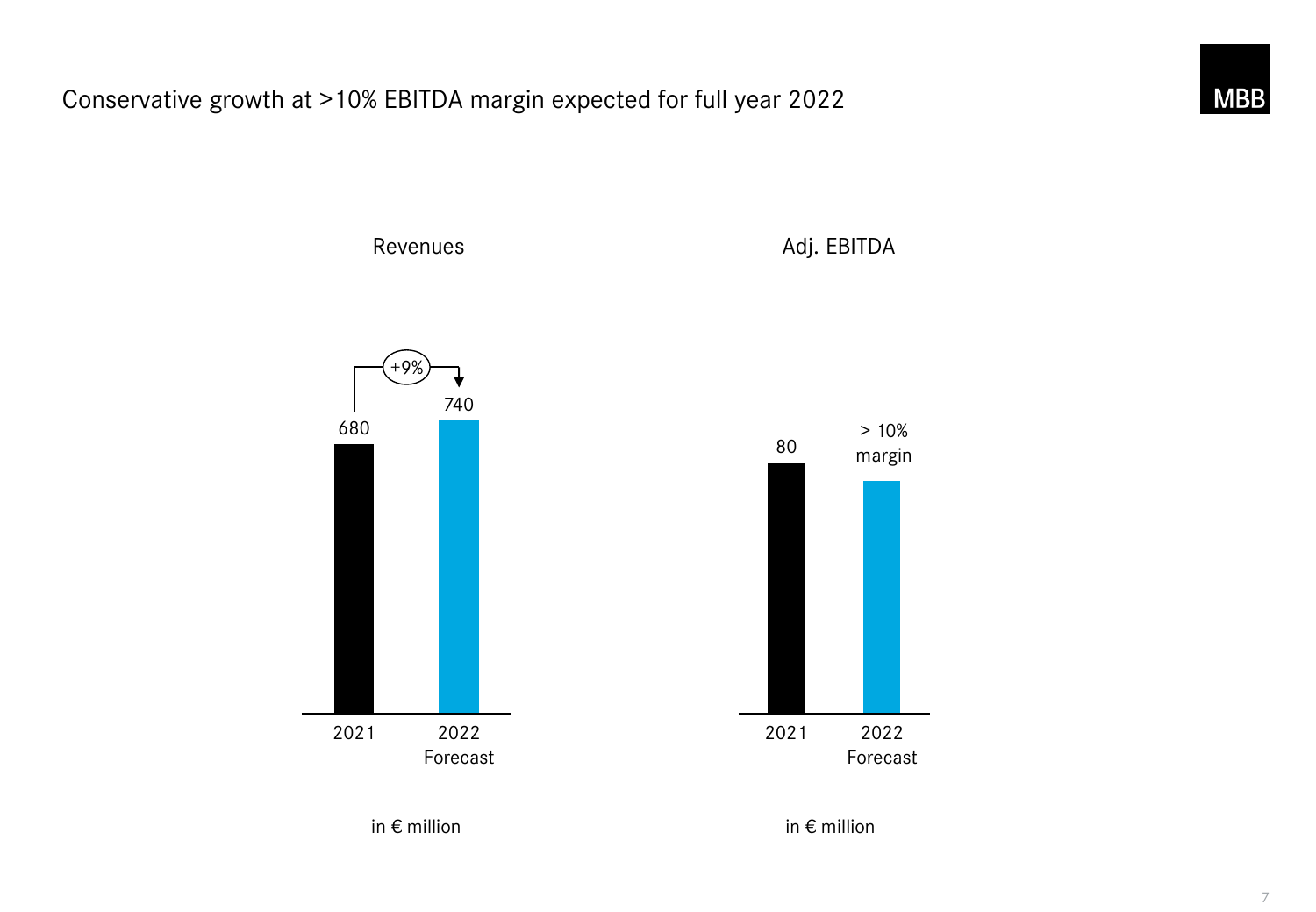

#### Balance sheet as at 31 March 2022

in € million

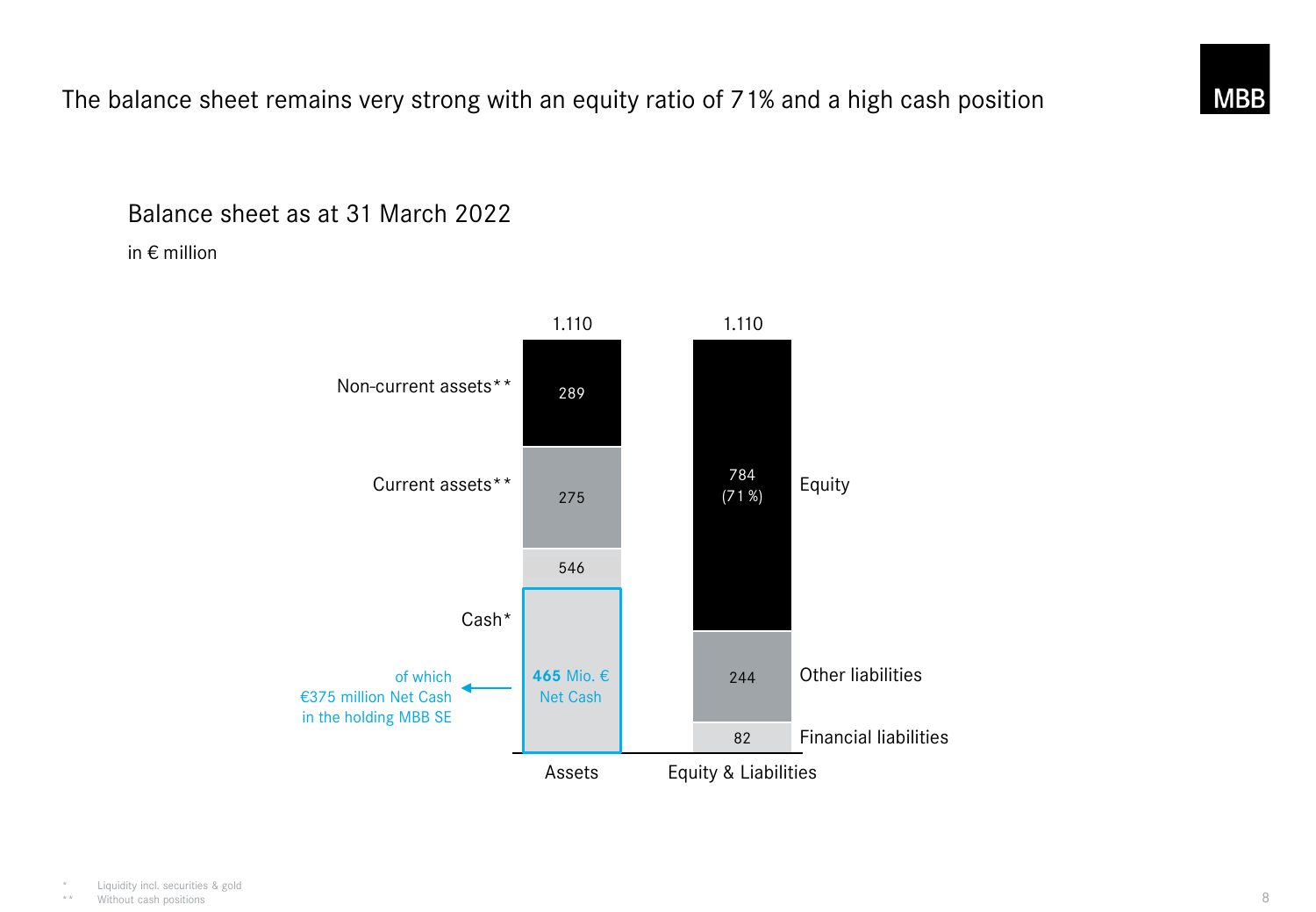A dividend of €1.98 per share will be proposed to the Annual General Meeting

Dividends in €-Cent per share





Dividends and buybacks since 2006

#### **€17 million**

Planned dividend and acquired own shares 2022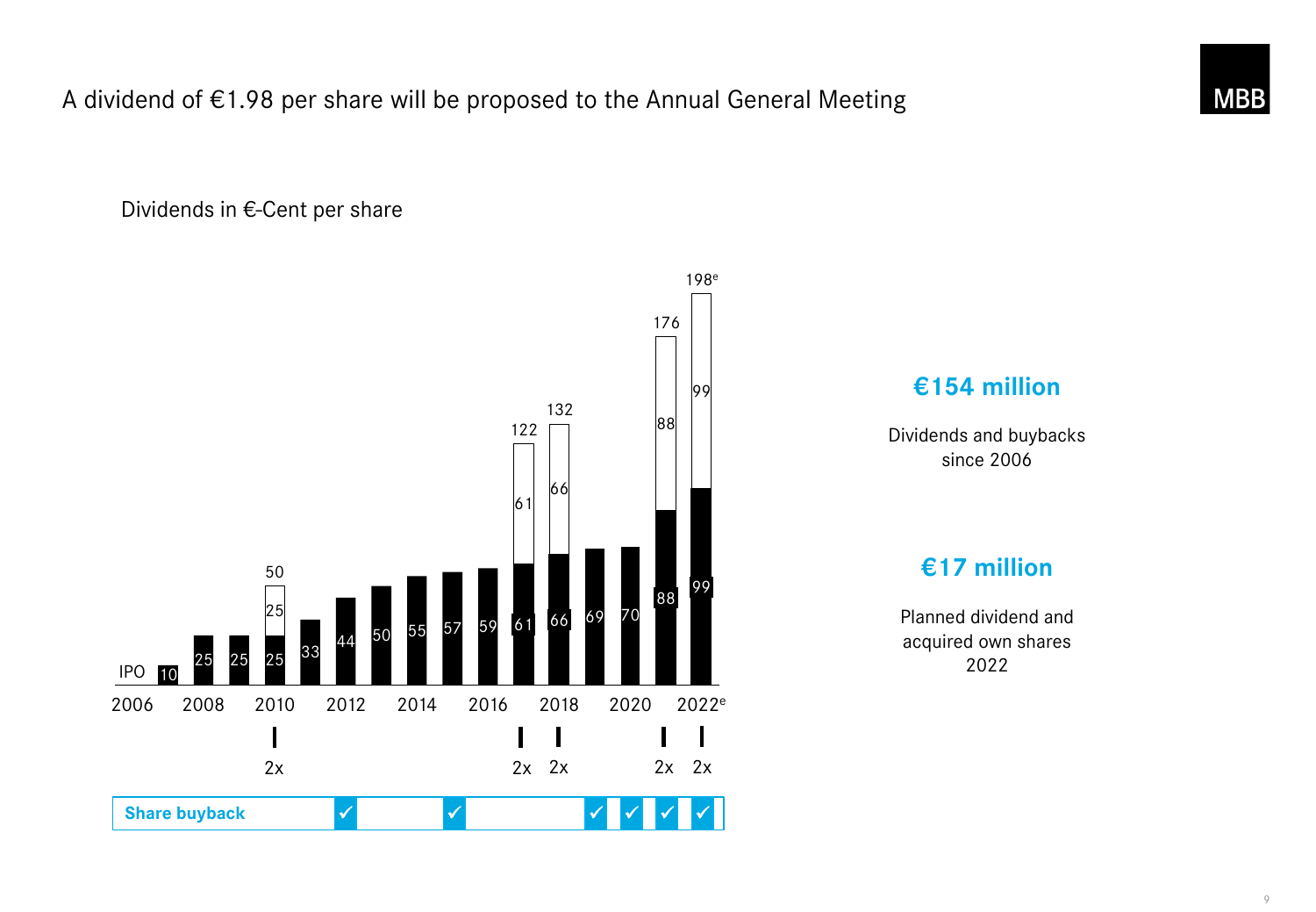#### MBB's market position pays off in a volatile environment



Economic risk factors **Influence on MBB** subsidiaries



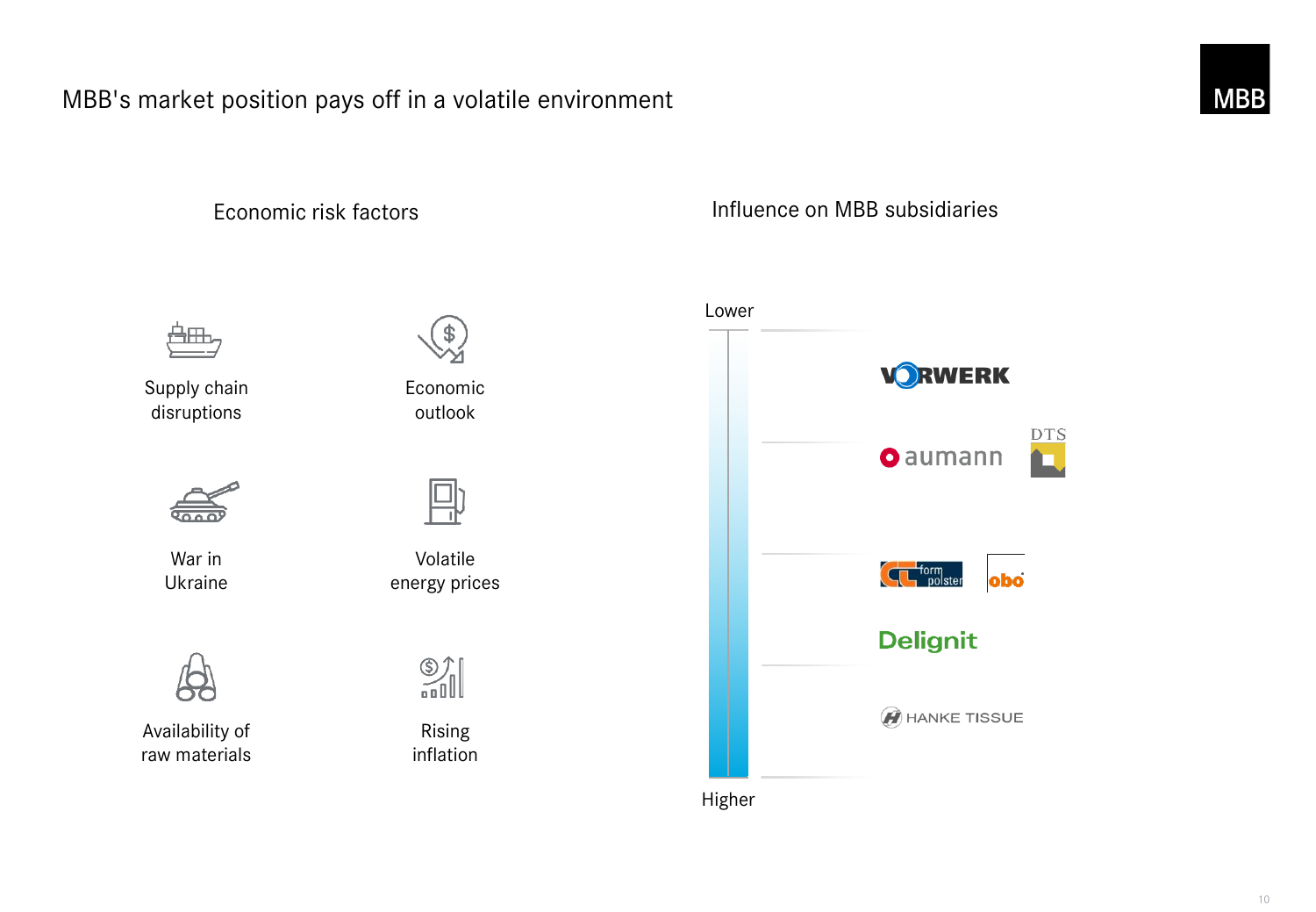#### The volatile environment impacts the M&A market

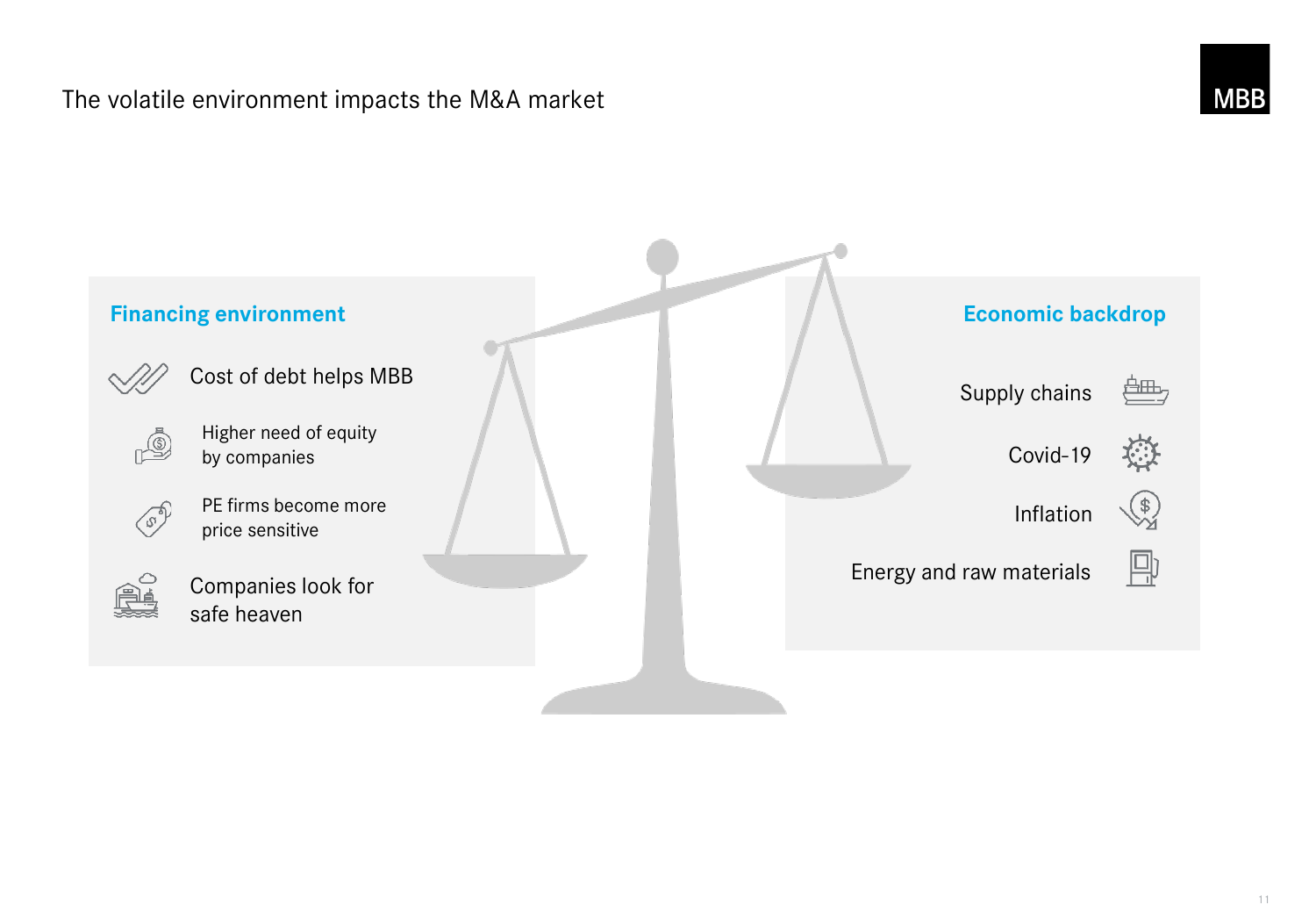A large part of the value of MBB is transparent



Sum-of-the-parts in € million\*

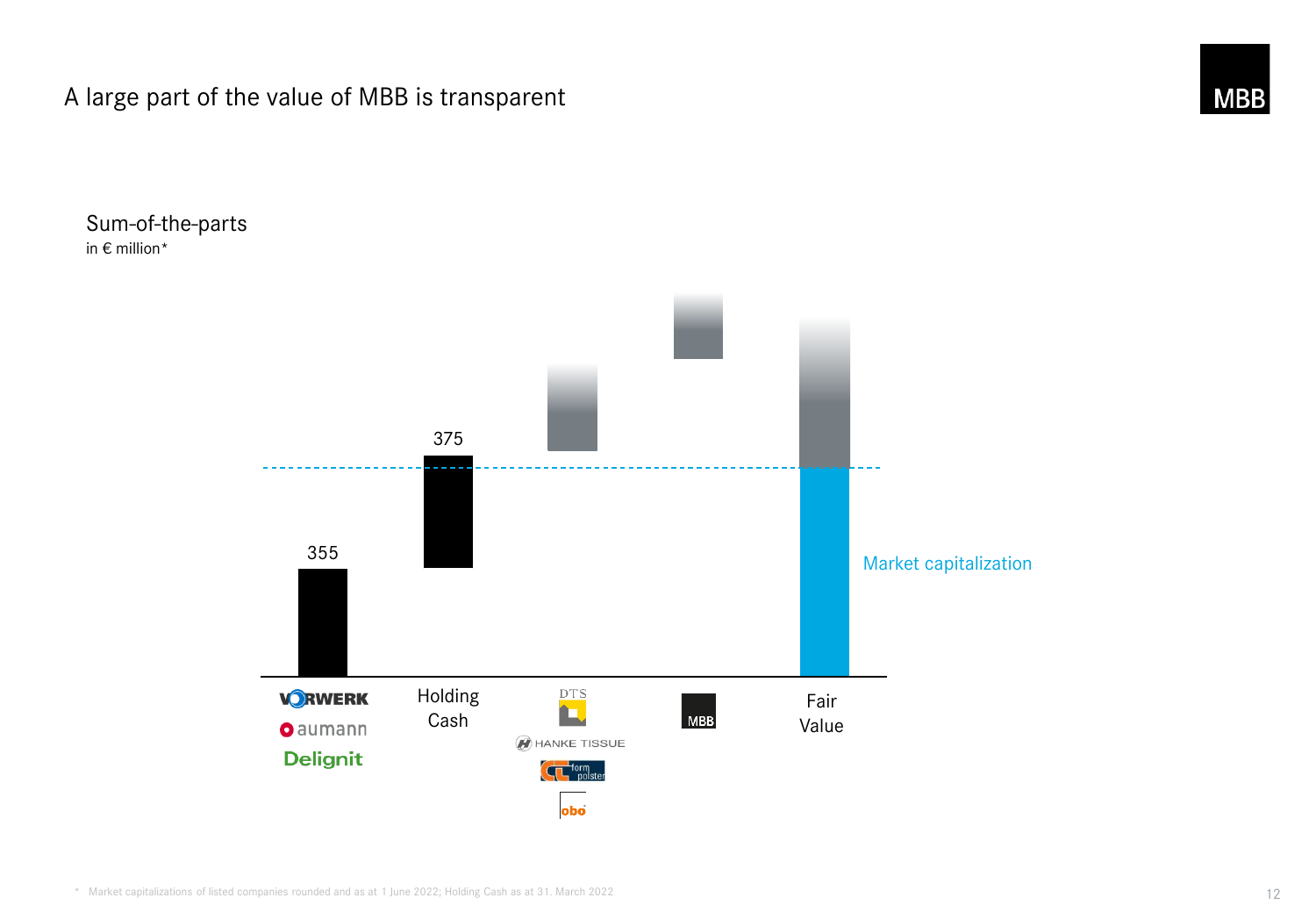# Questions & Answers











Constantin Mang CEO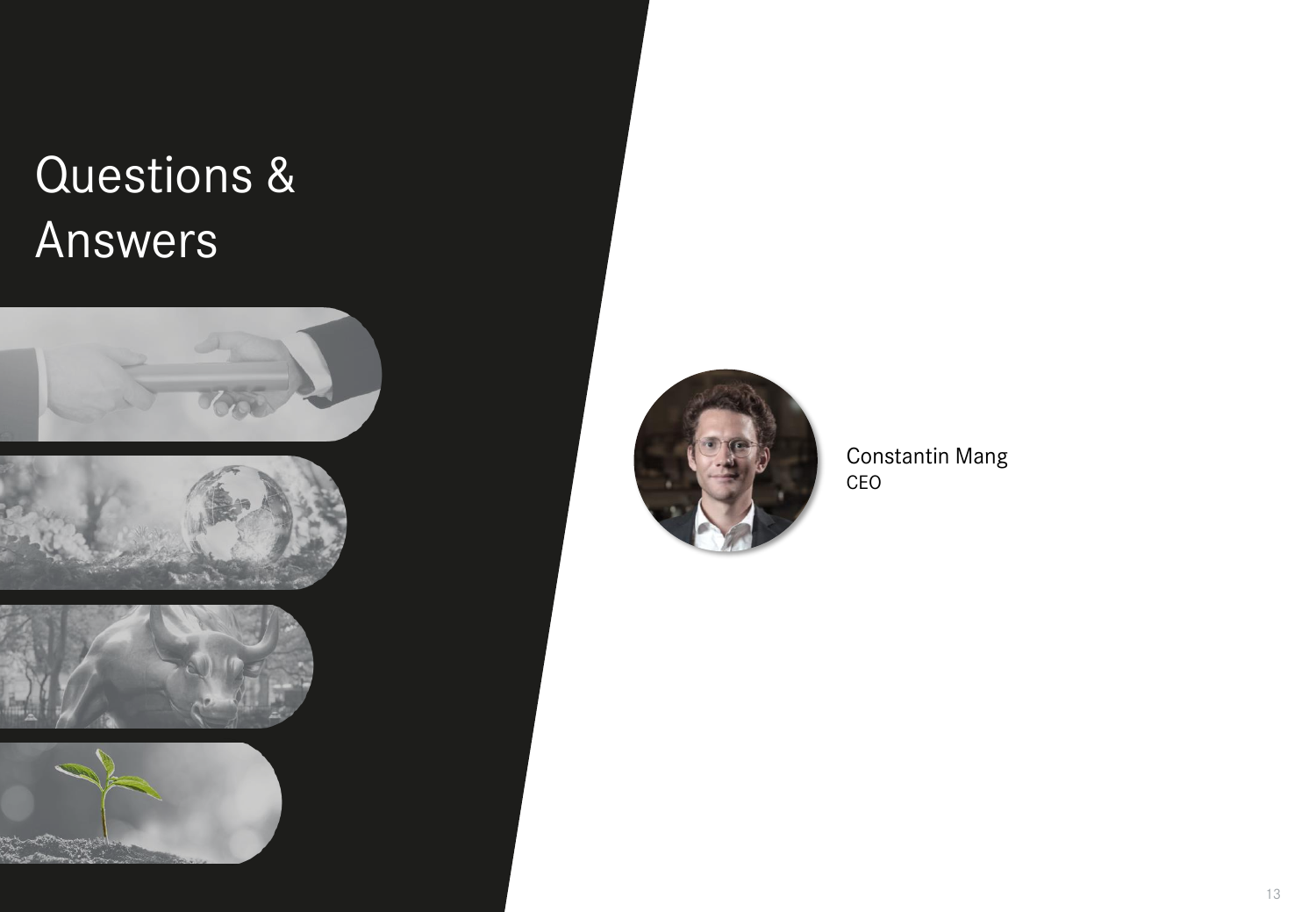#### DISCLAIMER

By accessing this document you agree to abide by the limitations set out hereafter. The information contained in this document relating to MBB SE ("MBB" or the "Company") may not be redistributed. reproduced. published. or passed on to any other person and must not be relied upon for any purpose as it is given without any guarantee .

This document is being presented solely for informational purposes and should not be treated as giving investment advice. It is not. and is not intended to be. a prospectus. is not. and should not be construed as. an offer to sell or the solicitation of an offer to buy any securities. and should not be used as the basis of an evaluation of the Company and investors should not subscribe for or purchase any shares or other securities in the Company on the basis of or in reliance on the information in this document.

If the information in this document expresses forecasts. estimates. opinions or expectations. or forward-looking statements are made. these statements can be related to known and unknown risks and uncertainties. Therefore. the actual results and developments can differ greatly from the expectations and assumptions expressed here. No one undertakes to publicly update or revise any such forward-looking statement in light of developments which differ from those anticipated.

As far as information is contained in this document that is based on statements by third parties. we advise you that no representation or warranty. express or implied. is made as to. and no reliance should be placed on, the fairness, accuracy, completeness or correctness of this information or any other information or opinions contained herein, for any purpose whatsoever.

Neither the Company nor any of their respective officers. employees or affiliates nor any other person shall assume or accept any responsibility. obligation or liability whatsoever (in negligence or otherwise) for any loss howsoever arising from any use of this document or the statements contained herein In providing this document. neither MBB nor its respective agents undertake any obligation to provide the recipient with access to any additional information or to update this document or any information or to correct any inaccuracies in any such information.

As far as measures are being used in this document which are not measurements of financial performance defined under IFRS. these should neither be viewed in isolation nor considered as an alternative of the Company's financial position. results of operations or liquidity as presented in accordance with IFRS in its Consolidated Financial Statements. Other companies that report or describe similarly titled financial measures may calculate them differently.

Due to rounding. numbers presented throughout this document may not add up precisely to the totals provided. percentages may not precisely reflect the absolute figures and percentages may not precisely add up to 100%.

In case of any questions in relation to this document. please contact:

MBB SE Joachimsthaler Straße 34 D-10719 Berlin web: www.mbb.com Tel: +49-30-844 15 330 Fax: +49-30-844 15 333 E-mail: request@mbb.com